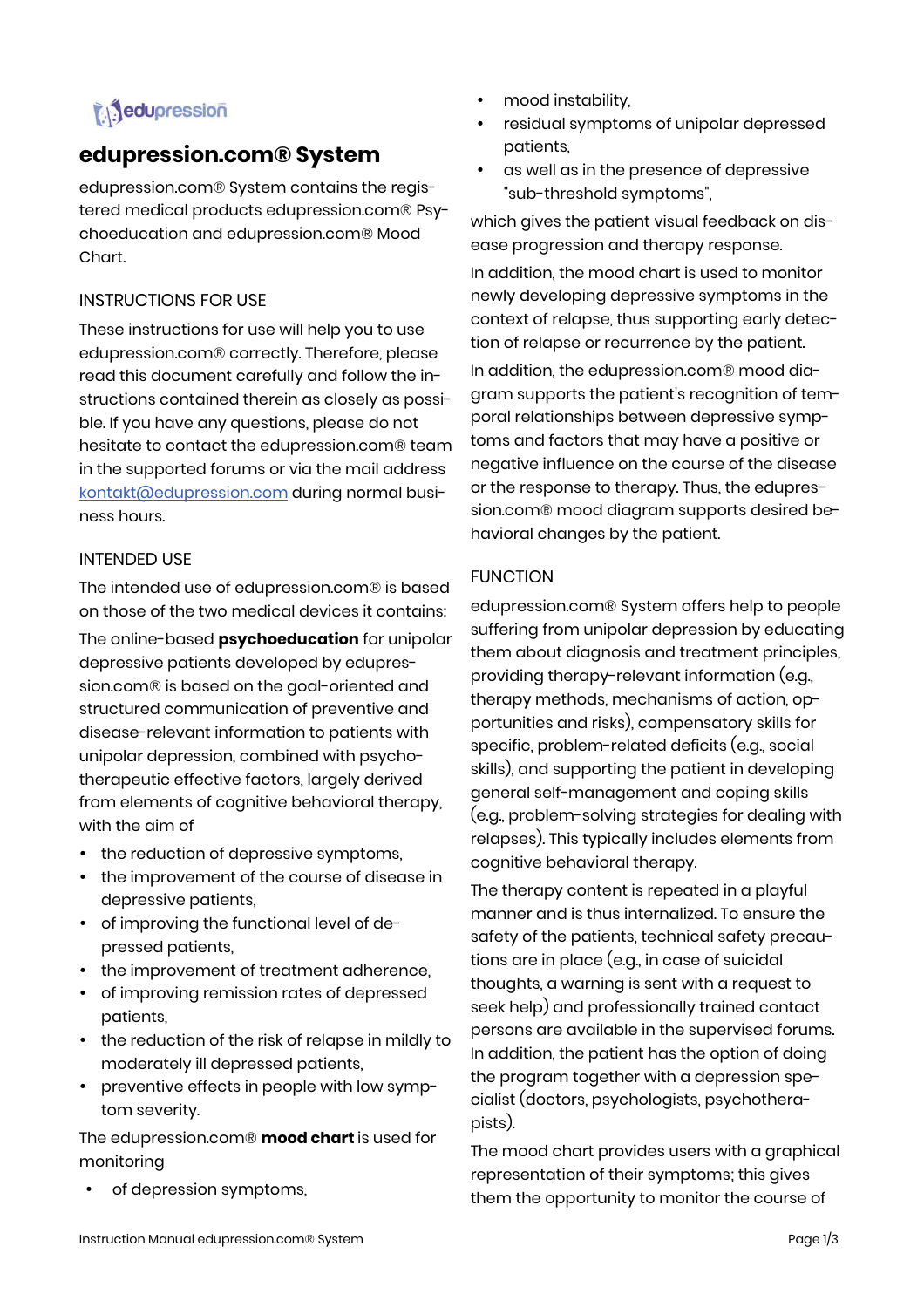the disease during therapy, but also an early warning system that indicates possible deterioration after recovery ("remission").

Through the graphical feedback of the edupression.com® mood chart, you can immediately recognize changes in mood. In addition, you can make an intangible illness visible and tangible for yourself and his/her social environment. This possibly helps in dealing with work colleagues, friends and family and creates understanding for an illness that is still stigmatized.

## CONDITION OF USE

You need a computer, a laptop, a smartphone or a tablet PC with Internet access as well as a browser in a current version (Google Chrome, Mozilla Firefox, Internet Explorer/Edge or Safari). Furthermore, you need an e-mail address. Special computer skills are not required.

Language skills in German or English are required.

## AREA OF APPLICATION

edupression.com® system is suitable for all unipolar depressive disorders without psychotic symptoms, as well as for depressive moods that are below the diagnostic threshold of a depressive episode.

## **CONTRAINDICATION**



edupression.com® system is not suitable for patients with bipolar depression, or patients with psychotic symptoms or suicidal ideation.

## METHOD AND DURATION OF APPLICATION

Access to edupression.com® is possible via a code to be entered during registration. The period of use per code covers the prescription period from initial registration.

During this period, users are given access to the Activity Feed (Home). Personalized therapy sessions are played out via this feed. Many playful elements (videos, quizzes, ...) and emails encourage users to actively engage with the information and exercises and to integrate them into their everyday lives.

## NOTES

A medical examination should always be carried out at the beginning of treatment for unipolar depressive disorder in order to exclude physical causes (e.g., thyroid disease). Any change in existing medication and/or treatment should not be made without consulting your doctor/psychotherapist. Furthermore, we recommend contacting your doctor or your therapist if your mood and condition do not improve for a longer period of time (several days/weeks) or if they even worsen acutely.

Suicidal thoughts or thoughts of harming yourself can occur as a symptom of depression. If you experience these thoughts acutely, we strongly recommend that you consult your doctor or psycho-therapist, or the nearest hospital.

SOFY GmbH recommends the use of the edupression.com® system in consultation with the treating doctor, psychotherapist or psychologist. (These three professional groups are often simplified at edupression.com® as "depression specialists").

## FREQUENCY OF USE

Experience shows that edupression.com® should ideally be used 3-4 times a week for 10-15 minutes each time.

The mood chart should ideally be used daily, preferably in the evening before going to bed.

## MINIMUM AGE

edupression.com® system is suitable for patients aged 18 and over.

## SIDE EFFECTS

Not all patients may be able to benefit from program use. This can potentially trigger feelings of disappointment.

You may find that dealing with upsetting issues is stressful for you. If dealing with the program is too stressful for you, you should take a break, suspend program use and talk to your doctor/psychotherapist about it.